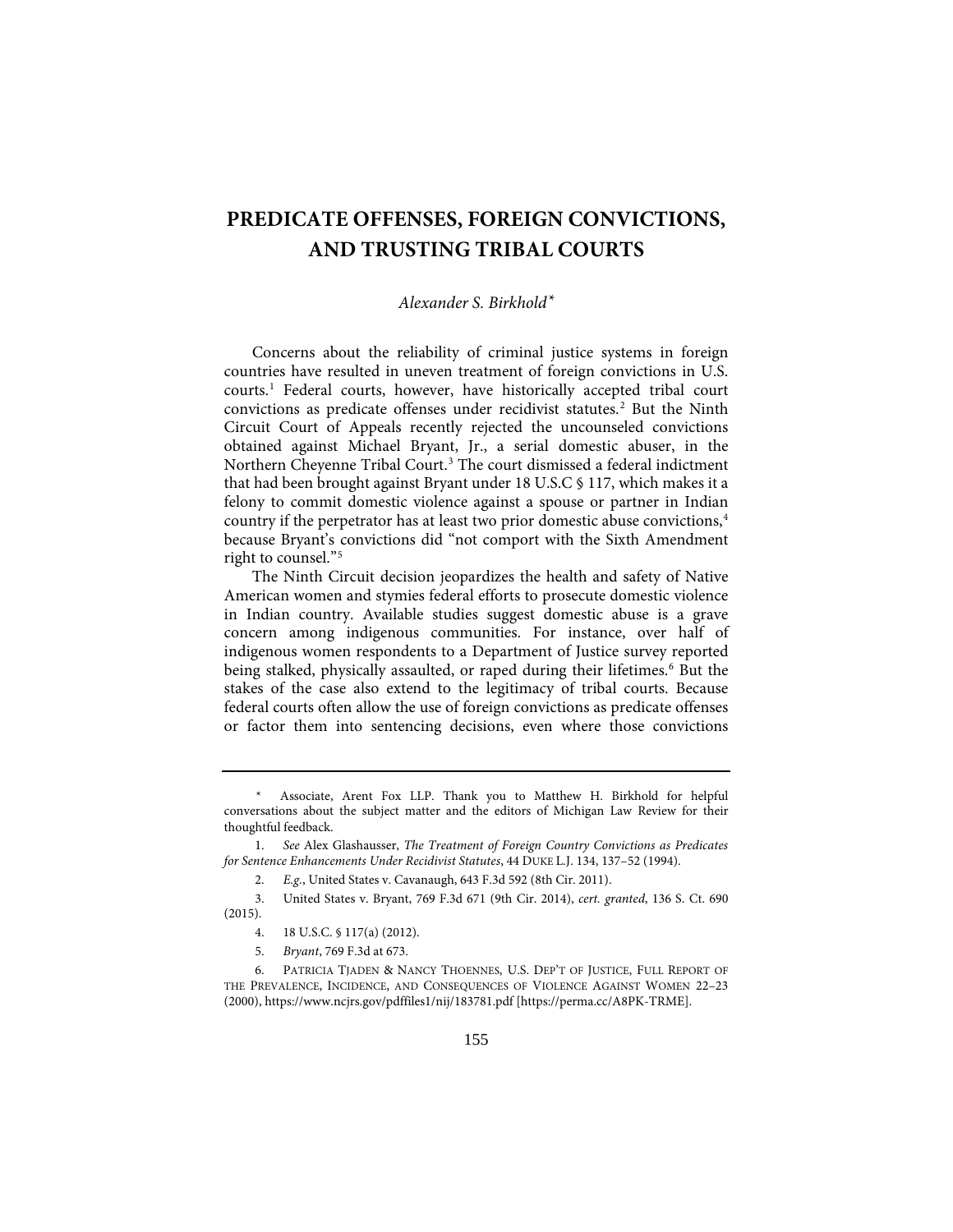would have violated the U.S. Constitution if obtained domestically, the Ninth Circuit's rejection of the uncounseled conviction in *United States v. Bryant* implicitly suggested that tribal courts are less reliable fora than many foreign courts. This year the Supreme Court will have the opportunity to repudiate the Ninth Circuit's distrust of tribal court procedures and affirm its commitment to the integrity of tribal courts.

# I. The Ninth Circuit Rejected Uncounseled Tribal Court Convictions in United States v. Bryant

Michael Bryant, Jr. was convicted at least six times for domestic abuse in the Northern Cheyenne Tribal Court.[7](#page-1-0) In June 2011, Bryant was indicted by a federal grand jury on two counts of domestic assault by a habitual offender, in violation of 1[8](#page-1-1) U.S.C.  $\frac{17(a)}{8}$  Pursuant to section 117(a), a "person who commits a domestic assault within . . . Indian country . . . who has a final conviction on at least 2 separate prior occasions in Federal, State, or Indian tribal court proceedings" for assault against a spouse or intimate partner shall be subject to fines or imprisonment.<sup>[9](#page-1-2)</sup> While prosecuting the case, the government relied on two of the domestic abuse convictions obtained against Bryant in the tribal court as the basis for the federal charges.<sup>[10](#page-1-3)</sup>

During the district court proceeding, Bryant filed a motion to dismiss the indictment. Because he was not represented by counsel during the tribal court cases, Bryant argued that using those convictions to satisfy an element of section [11](#page-1-4)7(a) violated his Fifth and Sixth Amendment rights.<sup>11</sup> The district court denied the motion and Bryant entered a guilty plea.<sup>[12](#page-1-5)</sup> He was subsequently sentenced to forty-six months in prison and appealed.<sup>13</sup>

On appeal, the Ninth Circuit Court of Appeals was asked to determine whether the habitual offender statute, 18 U.S.C. § 117(a), violated the Sixth Amendment right to counsel and the Fifth Amendment right to due process by permitting the use of uncounseled tribal court convictions as the predicate offenses for a federal charge.<sup>[14](#page-1-7)</sup> The Ninth Circuit Court of Appeals disagreed with the lower court and determined the earlier convictions did

<span id="page-1-4"></span><span id="page-1-3"></span><span id="page-1-2"></span><span id="page-1-1"></span><span id="page-1-0"></span> <sup>7.</sup> Brief of Appellee United States at 2, United States v. Bryant, 769 F.3d 671 (9th Cir. 2014) (No. 12–30177).

 <sup>8.</sup> *Bryant*, 769 F.3d at 672–73.

 <sup>9. 18</sup> U.S.C. § 117(a).

<sup>10.</sup> *Bryant*, 769 F.3d at 673.

<sup>11.</sup> *Id.* at 673–74.

<span id="page-1-6"></span><span id="page-1-5"></span><sup>12.</sup> *Id.* at 673.

<span id="page-1-7"></span><sup>13.</sup> *Id.* at 673–74.

<sup>14.</sup> *Id.*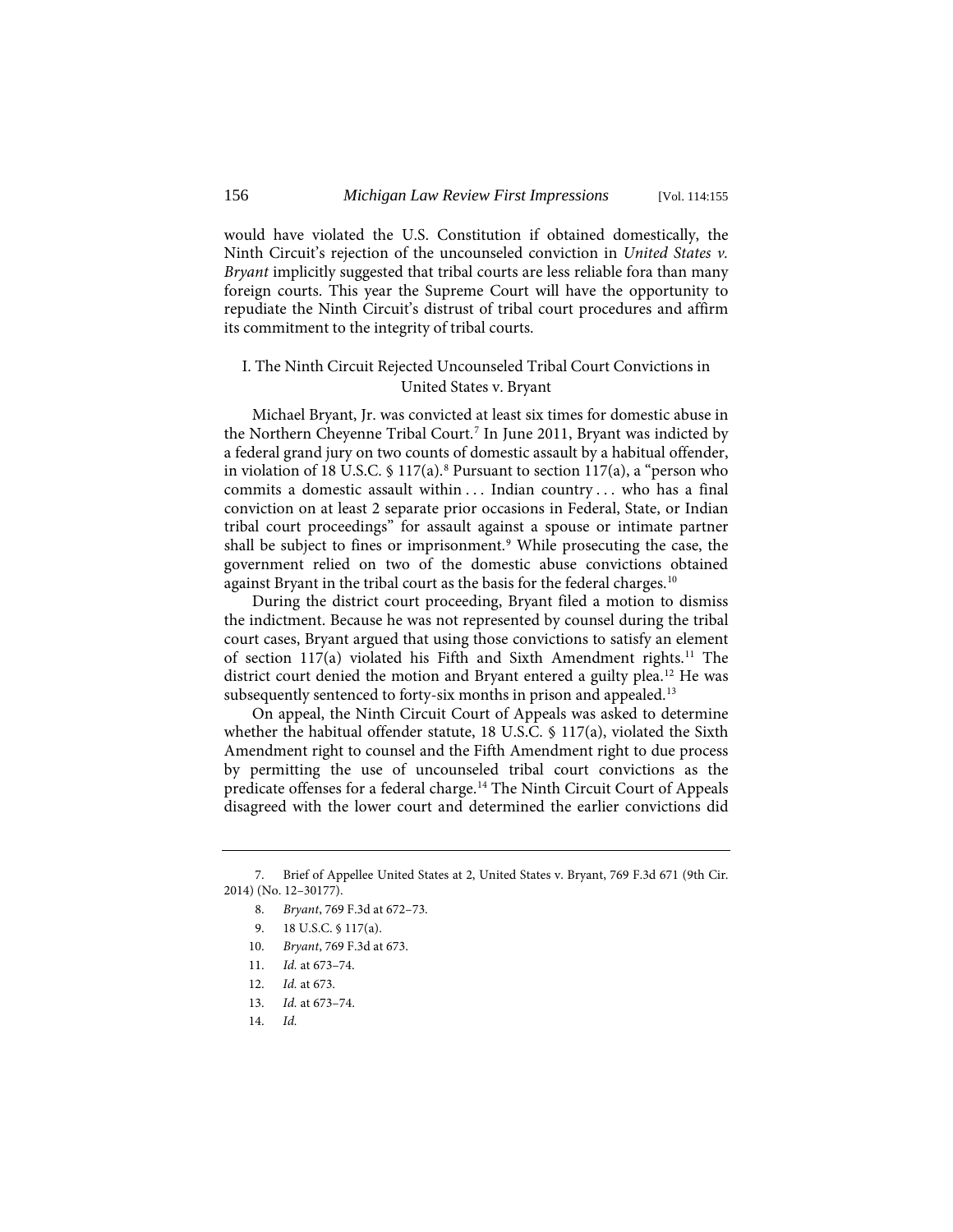#### June 2016] *Trusting Tribal Courts* 157

not comport with the Sixth Amendment right to counsel.[15](#page-2-0) Even though section 117 explicitly recognizes tribal court convictions, the court held Bryant's convictions from the Northern Cheyenne Tribal Court could not be the basis for the federal offense and dismissed the indictment against him.[16](#page-2-1) The Ninth Circuit's decision represents a disturbing departure from the usual treatment of tribal court convictions by its sister circuits.

# II. Other Circuit Courts Have Recognized Tribal Court Convictions When Faced With Nearly Identical Facts

Other Circuit Courts of Appeals have accepted the use of uncounseled tribal court convictions as predicate offenses under section  $117(a)$  $117(a)$  $117(a)$ .<sup>17</sup> For example, in *United States v. Cavanaugh*, the Eighth Circuit considered whether Roman Cavanaugh, Jr. could be indicted under section 117(a) when his three earlier misdemeanor abuse convictions in tribal court had been obtained without counsel[.18](#page-2-3) Following a district court's dismissal of the indictment against Cavanaugh, the Eight Circuit was asked to determine "whether the Fifth or Sixth Amendments to the United States Constitution preclude the use of these prior tribal-court misdemeanor convictions as predicate convictions to establish the habitual-offender elements of § 117."[19](#page-2-4)

The Eighth Circuit explained that Congress "enjoys broad power to regulate tribal affairs and limit or expand tribal sovereignty through the Indian Commerce Clause, U.S. Const. art. I, § 8, cl. 3, and the Treaty Clause, art. II, § 2, cl. 2."[20](#page-2-5) Importantly, the court noted that in federal legislation mandating certain procedural safeguards in tribal courts, Congress only provided for a right to counsel for indigent criminal defendants for prosecutions that could result in imprisonment of more than one year.[21](#page-2-6) Cavanaugh, however, was convicted of misdemeanors.<sup>[22](#page-2-7)</sup> The Court concluded that "Indian defendants in tribal court have no [c]onstitutional or statutory right to appointed counsel unless sentenced to a term of incarceration greater than one year"[23](#page-2-8) and ultimately found that

<span id="page-2-6"></span><span id="page-2-5"></span><span id="page-2-4"></span><span id="page-2-3"></span><span id="page-2-2"></span><span id="page-2-1"></span><span id="page-2-0"></span>17. *E.g.*, United States v. Shavanaux, 647 F.3d 993, 997 (10th Cir. 2011); United States v. Cavanaugh, 643 F.3d 592, 603–04 (8th Cir. 2011).

<sup>15.</sup> *Id.* at 677.

<sup>16.</sup> *Id.* at 679.

<sup>18.</sup> *Cavanaugh*, 643 F.3d at 593.

<sup>19.</sup> *Id.*

<sup>20.</sup> *Id.* at 595–96 (citing United States v. Lara, 541 U.S. 193, 200 (2004)).

<sup>21.</sup> *Id.* at 596; *see also* 25 U.S.C. § 1302(a)(6), (b), (c)(2) (2012).

<sup>22.</sup> Cavanaugh, 643 F.3d at 593.

<span id="page-2-8"></span><span id="page-2-7"></span><sup>23.</sup> *Id.* at 596.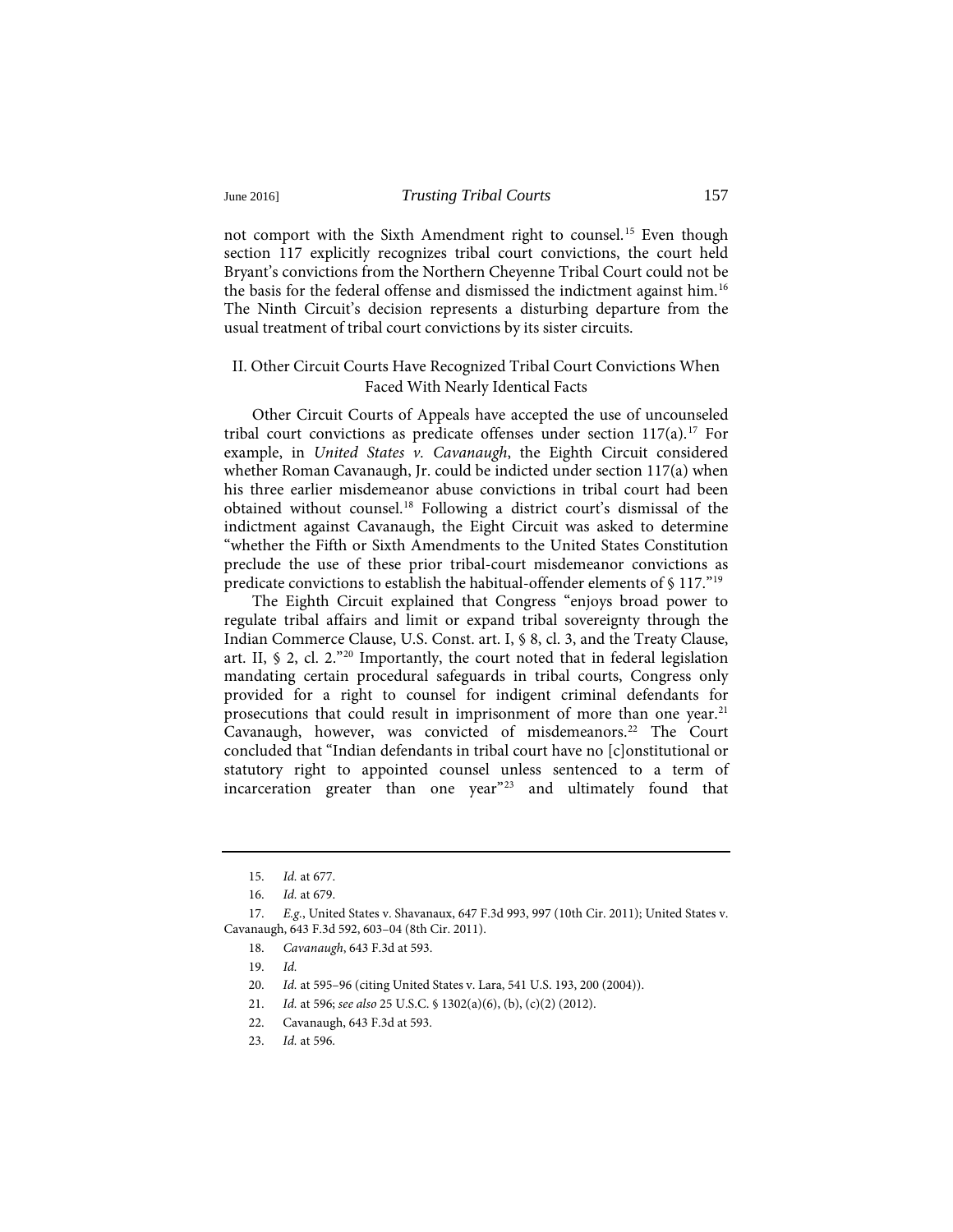Cavanaugh's conviction did not violate the Constitution.<sup>[24](#page-3-0)</sup> Even though the prior convictions would have been invalid had they been obtained in state or federal courts, the Eighth Circuit determined they could still be used to prove the section 117 violation.<sup>[25](#page-3-1)</sup> Respecting Congress's power to regulate tribal affairs and recognizing the sovereignty of the tribes to administer justice, the court reversed the district court's dismissal of the indictment.

## III. Federal Legislation and Tribal Court Rules Provide Ample Procedural Safeguards

Congress has general powers to legislate with respect to Indian tribes<sup>[26](#page-3-2)</sup> and has implemented laws addressing criminal procedure in Indian courts. Although there is no constitutionally guaranteed right to counsel in tribal courts—Congress, through the Indian Civil Rights Act of 1968 ("ICRA") provided numerous procedural safeguards to defendants in tribal court cases.[27](#page-3-3) Among other protections, the Act shields defendants against selfincrimination, unreasonable searches and seizures, and double jeopardy; provides for a trial by jury upon request; and offers a right to counsel at the defendant's expense. Defendants may also confront unfavorable witnesses and have access to favorable witnesses.<sup>[28](#page-3-4)</sup> As the Supreme Court noted in *Santa Clara Pueblo v. Martinez*, Congress selectively incorporated and modified the "safeguards of the Bill of Rights to fit the unique political, cultural, and economic needs of tribal governments" when it implemented the Indian Civil Rights Act.<sup>[29](#page-3-5)</sup>

Tribal courts, including the courts of the Northern Cheyenne Tribe that convicted Bryant, must follow the procedures outlined in the ICRA. Moreover, the Northern Cheyenne courts have their own code of criminal procedure.[30](#page-3-6) The Tribal Code of the Northern Cheyenne Reservation, Title V, Rules of Criminal Procedure gives criminal defendants a number of rights, including: the right to be present throughout the proceeding and defend himself in person, by lay counsel or professional attorney at his own expense; the right to meet witnesses face to face; the right to a speedy public

<span id="page-3-6"></span><span id="page-3-5"></span><span id="page-3-4"></span><span id="page-3-3"></span><span id="page-3-2"></span><span id="page-3-1"></span>30. Tribal Code of the Northern Cheyenne Reservation, Title V: Rules of Criminal Procedure Code (1987) (amended 2008), Procedure Code (1987) (amended 2008), http://indianlaw.mt.gov/content/northerncheyenne/codes/tribal\_code.pdf [https://perma.cc/8PP8-D6DJ].

<span id="page-3-0"></span><sup>24.</sup> *Id.* at 604–05.

<sup>25.</sup> *Id.* at 604.

<sup>26.</sup> United States v. Lara, 541 U.S. 193, 200 (2004).

<sup>27. 25</sup> U.S.C. § 1302 (2012).

<sup>28.</sup> *Id.* at § 1302(a).

<sup>29. 436</sup> U.S. 49, 62 (1978).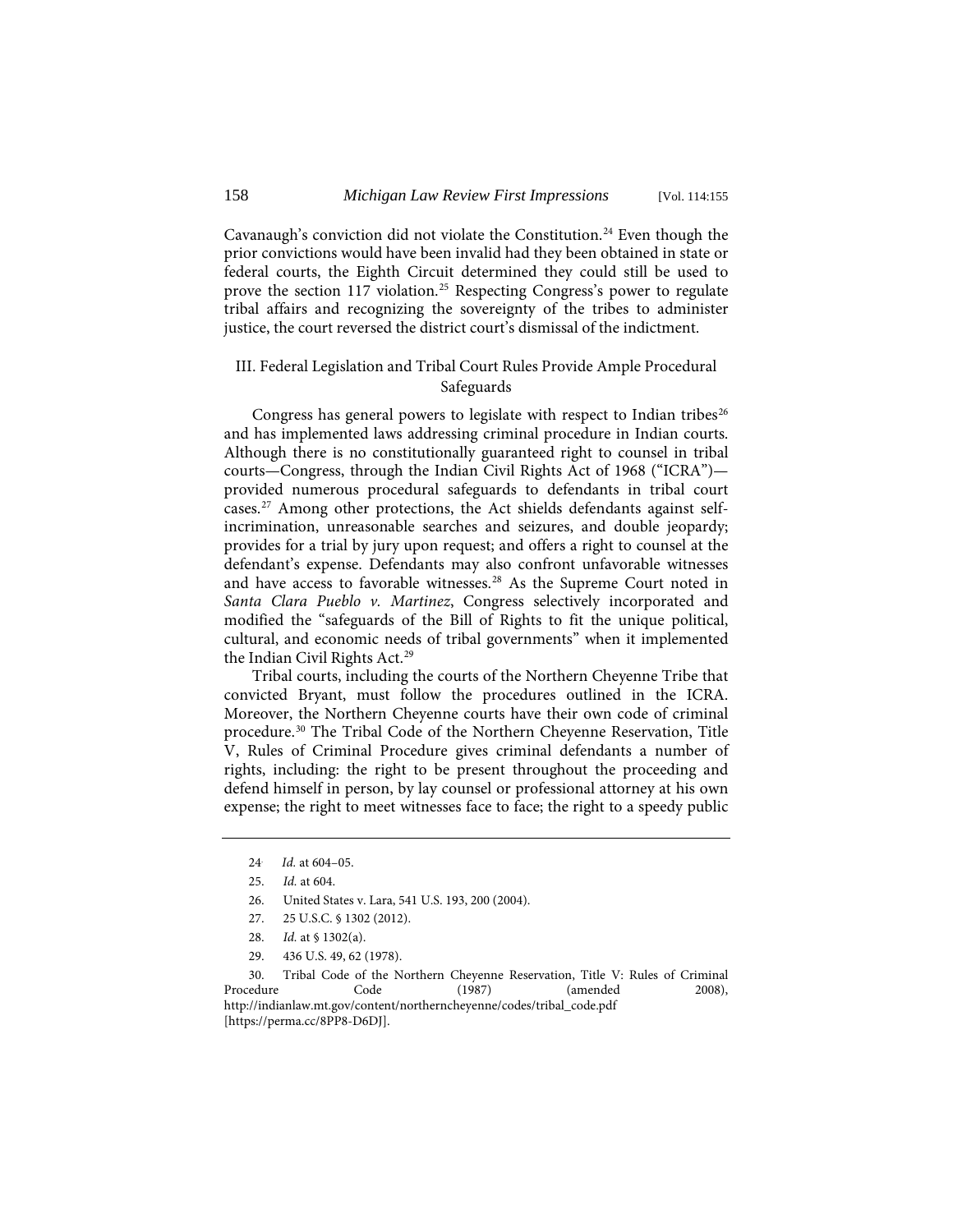trial by an impartial jury if a prison sentence is possible; the right to testify; the right not to testify; and the right to appeal.<sup>31</sup> The Rules of Criminal Procedure Code also addresses arrest and search and seizure procedures and<sup>32</sup> rules for discovery, motion practice,<sup>[33](#page-4-2)</sup> pre-trial proceedings, and trial.<sup>[34](#page-4-3)</sup>

Tribal court convictions result from fair and reliable proceedings; Congress and tribes have guaranteed criminal defendants in tribal courts the right to due process. Federal courts should recognize the legitimacy of these convictions and allow prosecutors to use them as the bases for federal charges.

#### IV. Congress Explicitly Recognized Tribal Court Convictions in Section 117

All federal courts, including the Supreme Court, should defer to Congress's intentional decision not to require a right to counsel in all tribal court proceedings. Congress enjoys broad authority over Indian affairs<sup>35</sup> and a "fundamental commitment of Indian law is judicial respect for Congress's primary role in defining the contours of tribal sovereignty.["36](#page-4-5) Congress enacted section 117 pursuant to its authority over Indian affairs. Significantly, Congress did not impose a right-to-counsel requirement in order for a tribal court conviction to qualify as a predicate offense under the statute.<sup>[37](#page-4-6)</sup>

Nor has Congress granted criminal defendants in Indian courts a right to counsel in all cases. Since the ICRA grants criminal defendants a qualified right to counsel,<sup>[38](#page-4-7)</sup> it stands to reason that Congress considered and rejected granting an unqualified, mandatory right to counsel to defendants in tribal courts when it passed ICRA. Further, when Congress amended the ICRA with the Tribal Law and Order Act of 2010, it did not add a right to counsel in all tribal cases.[39](#page-4-8) Instead, the Tribal Law and Order Act provides a right to counsel only in cases where a tribe imposes a term of imprisonment of more

35. *See* United States v. Antelope, 430 U.S. 641, 648 (1977).

<span id="page-4-5"></span><span id="page-4-4"></span><span id="page-4-3"></span><span id="page-4-2"></span><span id="page-4-1"></span><span id="page-4-0"></span>36. Michigan v. Bay Mills Indian Cmty., 134 S. Ct. 2024, 2039 (2014) (citing Kiowa Tribe of Okla. v. Mfg. Techs., Inc., 523 U.S. 751, 758–60 (1998)); *see also* Santa Clara Pueblo v. Martinez, 436 U.S. 49, 60 (1978) ("[A] proper respect . . . for the plenary authority of Congress in this area cautions that [the courts] tread lightly.").

- 37. 18 U.S.C. § 117(a) (2012).
- 38. *See supra* note 28 and accompanying text.

<span id="page-4-8"></span><span id="page-4-7"></span><span id="page-4-6"></span>39. Tribal Law and Order Act of 2010, Pub. L. No. 111-211, § 234, 124 Stat. 2258, 2279– 82 (codified at 25 U.S.C. § 1302(a)–(b) (2012)).

<sup>31.</sup> *Id.* at 171–176.

<sup>32.</sup> *Id.* at 17–18.

<sup>33.</sup> *Id.* at 25–26.

<sup>34.</sup> *Id.* at 13–25.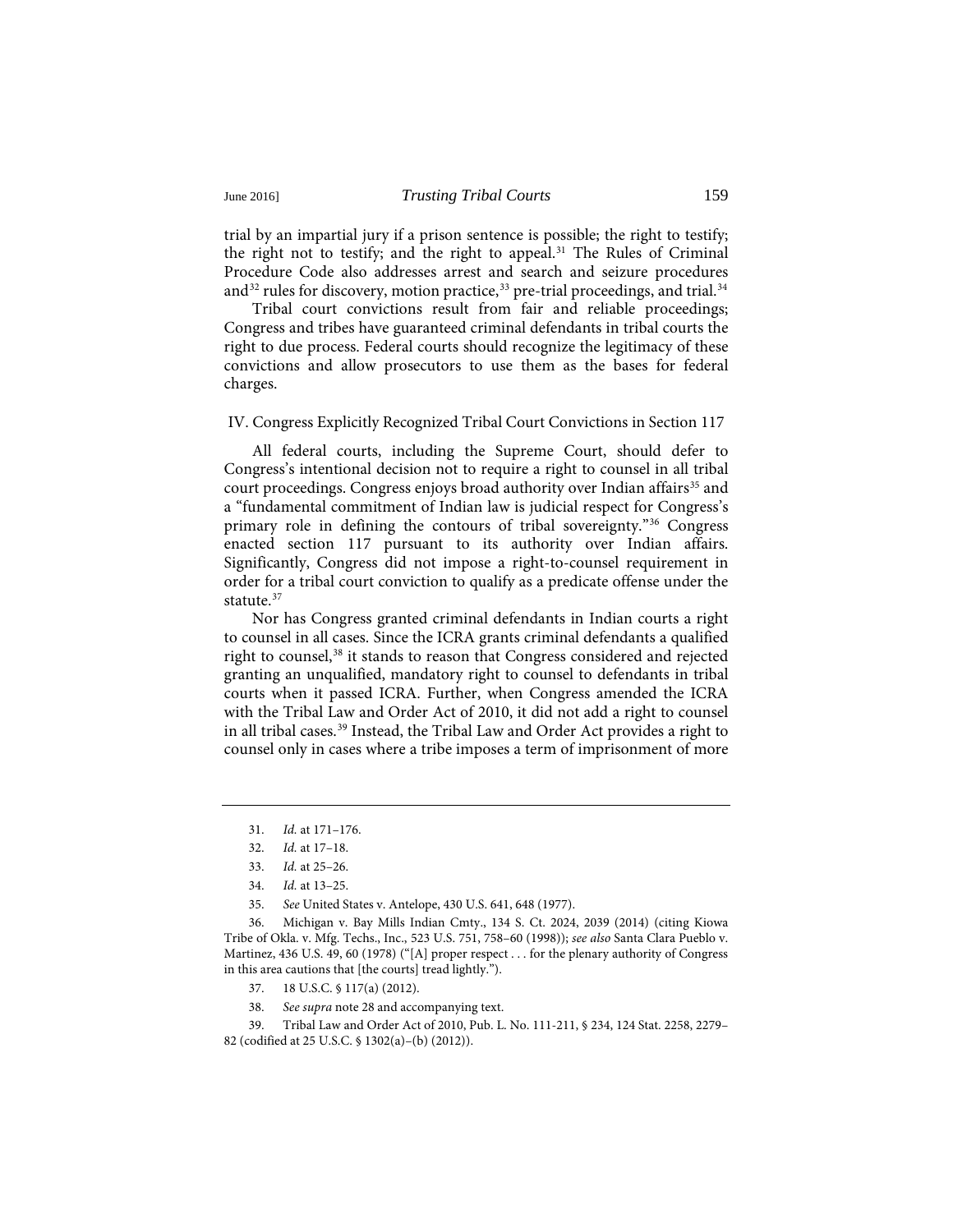than one year on a criminal defendant.<sup>[40](#page-5-0)</sup> For those defendants facing terms of imprisonment of less than one year, however, Congress did not extend any right to counsel. Congress has had ample opportunity to reflect on the right to an attorney in tribal court proceedings. Nonetheless, as part of its plenary authority over Indian matters, Congress has purposefully and thoughtfully chosen not to require a right to counsel.

The Ninth Circuit suggested its decision in *Bryant* was "consistent with Congress's dual interest in respecting tribal courts and ensuring due process for tribal court defendants."[41](#page-5-1) But Congress has already explicitly outlined procedural protections for defendants in criminal courts and has chosen not to include a right to counsel in all cases.<sup>[42](#page-5-2)</sup> The Ninth Circuit should not be permitted to impinge on Congress's authority by rejecting the established criminal procedures in tribal courts.

# V. Federal Courts Rely on Foreign Court Convictions That Would Violate the U.S. Constitution if Obtained in U.S. Courts

The problematic nature of the Ninth Circuit's decision in *Bryant* is brought into sharper relief when compared to prosecutors' regular use of foreign convictions. Federal courts "have repeatedly recognized foreign convictions and accepted evidence obtained overseas by foreign law enforcement through means that deviate from ... constitutional protections."[43](#page-5-3)

Federal courts, for instance, have allowed the introduction of evidence of prior convictions that were obtained in courts sitting without juries. In *United States v. Wilson*, the Fourth Circuit determined a conviction in Germany was admissible because that defendant did not show "that the German legal system lacks the procedural protections necessary for fundamental fairness."[44](#page-5-4) The court concluded the conviction obtained in a West German court without a jury could be used to impeach the defendant's credibility.[45](#page-5-5) The Third Circuit has similarly held that the admission into evidence of a non-jury criminal conviction from the Philippines did not violate due process.<sup>[46](#page-5-6)</sup> Courts have also permitted statements made to foreign

<sup>40. § 234, 124</sup> Stat. 2258 at 2280.

<span id="page-5-5"></span><span id="page-5-4"></span><span id="page-5-3"></span><span id="page-5-2"></span><span id="page-5-1"></span><span id="page-5-0"></span><sup>41.</sup> United States v. Bryant, 792 F.3d 1042, 1044 (9th Cir. 2015), *cert. granted*, 136 S. Ct. 690 (2015) (*denying reh'g en banc to* United States v. Bryant, 769 F.3d 671 (9th Cir. 2014)).

<sup>42. 25</sup> U.S.C. §§ 1301–1302, 1304 (2012).

<sup>43.</sup> United States v. Shavanaux, 647 F.3d 993, 1000 (10th Cir. 2011).

<sup>44. 556</sup> F.2d 1177, 1178 (4th Cir. 1977).

<sup>45.</sup> *See Wilson*, 556 F.2d at 1178.

<span id="page-5-6"></span><sup>46.</sup> United States v. Kole, 164 F.3d 164, 165–66, 172 (3rd Cir. 1998).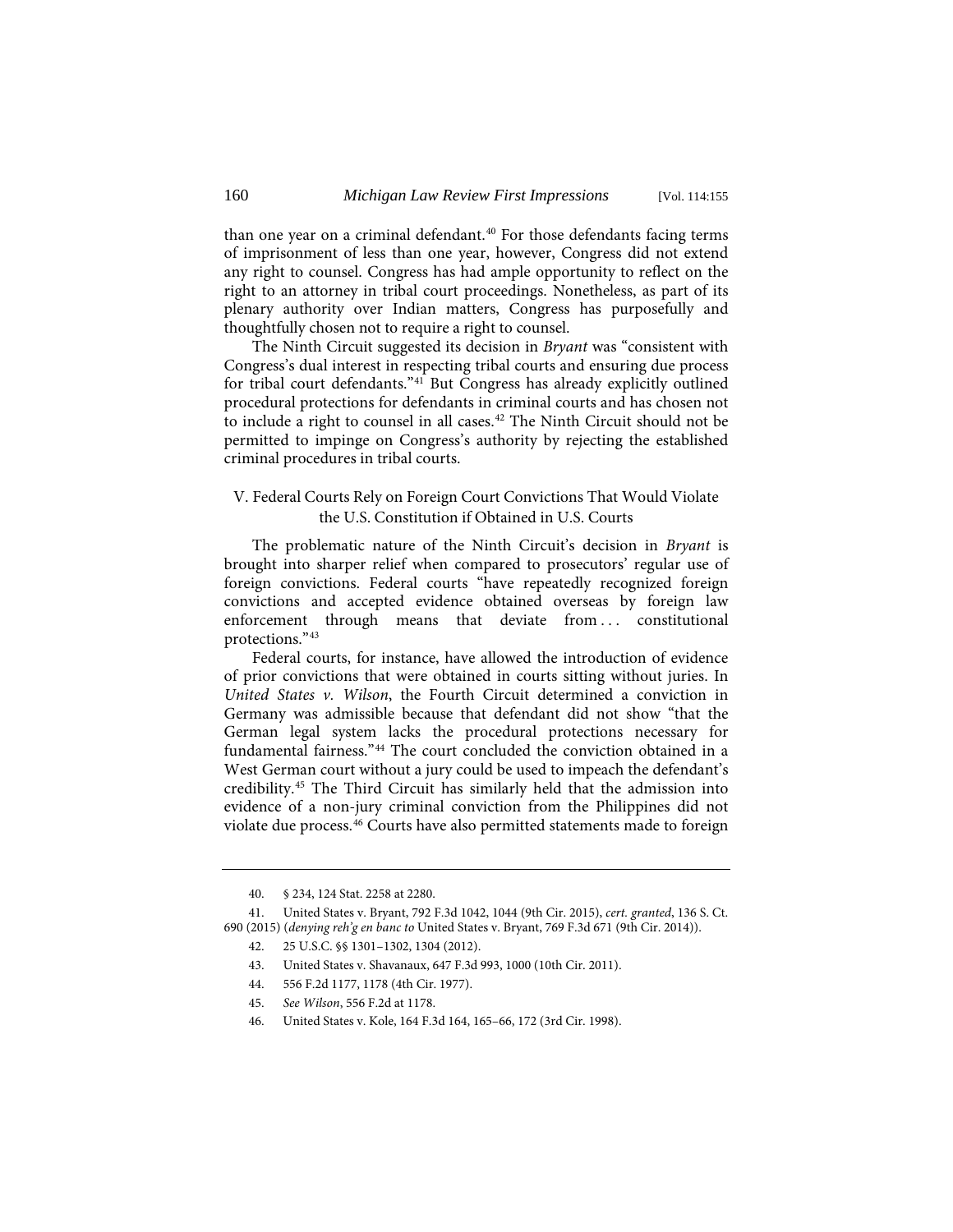law enforcement to be used at trial in the United States even though Miranda warnings were not given.<sup>[47](#page-6-0)</sup>

The Ninth Circuit has even permitted the use of evidence obtained by foreign law enforcement where the searches and seizures that produced the evidence would have violated the Fourth Amendment if they had been performed by agents of the United States. In *United States v. Rose*, a Canadian officer searched the appellant's luggage in the course of a routine U.S. Customs stop and found illegal drugs.<sup>[48](#page-6-1)</sup> The Ninth Circuit held that the trial court had not erred in permitting introduction of the evidence, noting that "[t]he Fourth Amendment exclusionary rule does not apply to foreign searches by foreign officials in enforcement of foreign law, even if those from whom evidence is seized are American citizens."[49](#page-6-2)

Finally, federal courts regularly use foreign convictions to make sentencing determinations. Under the Federal Sentencing Guidelines, foreign convictions are not counted in a defendant's criminal history score. Nevertheless, they may be considered when departing from the otherwise mandated range of punishment.<sup>[50](#page-6-3)</sup> The guidelines mandate that "[i]f reliable information indicates that the defendant's criminal history category substantially under-represents the seriousness of the defendant's criminal history or the likelihood that the defendant will commit other crimes, an upward departure may be warranted.["51](#page-6-4) This "reliable information" includes "sentences for foreign and tribal offenses."[52](#page-6-5) The Ninth Circuit has used such foreign convictions to justify upward departures from the federal sentencing guidelines.[53](#page-6-6)

Federal courts readily rely on evidence and convictions that would have violated a defendant's constitutional rights had they been obtained in the United States. Yet, the Ninth Circuit dismissed the indictment against

<span id="page-6-0"></span><sup>47.</sup> United States v. Mundt, 508 F.2d 904, 906 (10th Cir. 1974); United States v. Welch, 455 F.2d 211, 213 (2d Cir. 1972); United States v. Chavarria, 443 F.2d 904, 905 (9th Cir. 1971) (per curiam); *see* United States v. Conway, No. 93-8124, 1995 WL 339403, at \*3 (10th Cir. June 8, 1995); United States v. Nagelberg, 434 F.2d 585, 588 n. 1 (2d Cir. 1970) (dictum).

<sup>48. 570</sup> F.2d 1358, 1360 (9th Cir. 1978).

<span id="page-6-2"></span><span id="page-6-1"></span><sup>49.</sup> *Id.* at 1361; *see also* United States v. Hawkins, 661 F.2d 436, 455–56 (5th Cir. 1981) ("[T]he general rule is that the Fourth Amendment does not apply to arrests and searches made by foreign authorities in their own country and in enforcement of foreign law.").

<span id="page-6-4"></span><span id="page-6-3"></span><sup>50.</sup> U.S. SENTENCING GUIDELINES MANUAL § 4A1.2(h) (U.S. SENTENCING COMM'N 2015).

<sup>51.</sup> *Id.* § 4A1.3(a)(1).

<sup>52.</sup> *Id.* § 4A1.3(a)(2)(A).

<span id="page-6-6"></span><span id="page-6-5"></span><sup>53.</sup> *E.g.*, United States v. Spencer, No. 94-10266, 1995 WL 40320, at \*1 (9th Cir. Feb. 1, 1995) (upholding upward departure from sentencing guidelines for a charge of interstate transportation of stolen goods under 18 U.S.C. § 2314 based on defendant's twenty-six prior convictions in England for "theft and theft-related offenses").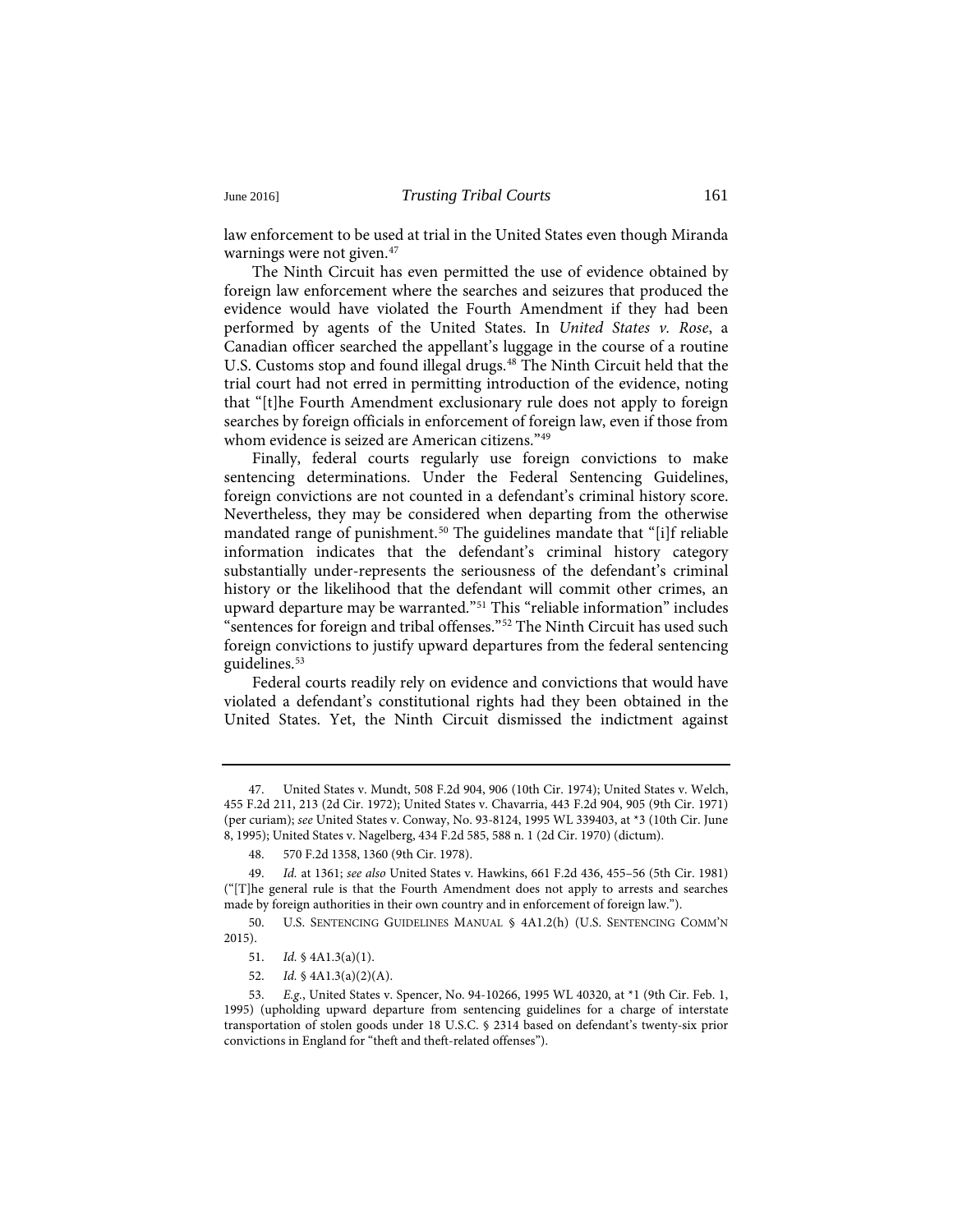Bryant because the tribal court convictions did not comport with the Sixth Amendment. The decision in *U.S. v. Bryant* reveals a mistaken distrust of convictions obtained in tribal courts that does not extend to the operations of foreign courts and law enforcement, even though tribal courts (and Congress) provide criminal defendants myriad procedural safeguards.

#### VI. Convictions, Immigration Laws, and Congress

In immigration cases, courts have been similarly willing to consider foreign judgments. Generally speaking, "[u]nless Congress intended the ground of inadmissibility to apply only to U.S. convictions, a conviction by a foreign country may bring about the same immigration consequences as a conviction inside the U.S. . . . If there is a conviction, the U.S. courts will not look behind the conviction to see if the proceedings violated U.S. constitutional guarantees."[54](#page-7-0)

In *Brice v. Pickett*, the Ninth Circuit considered whether Congress intended for a statute to apply to foreign convictions obtained against a defendant.[55](#page-7-1) The defendant in *Brice* appealed an order of the district court denying his petition for a writ of habeas corpus.<sup>56</sup> Brice had been detained by the immigration authorities following a hearing in which he was "found deportable under 8 U.S.C.  $\frac{1251(a)(11)}{110(b-11)}$ , which provides, in part, that an alien may be deported who 'at any time has been convicted of a violation of . . . any law or regulation relating to the illicit possession of . . . marijuana.' "<sup>[57](#page-7-3)</sup> At the hearing, Brice had admitted that he was an alien and that a Japanese court convicted him, upon a guilty plea, of unlawful possession of marijuana.[58](#page-7-4) The district court had determined the "evidence supporting the finding of deportability to be clear, convincing and unequivocal.["59](#page-7-5)

On appeal, Brice argued that Congress did not intend 8 U.S.C. §  $1251(a)(11)$  to apply to foreign convictions.<sup>[60](#page-7-6)</sup> The Ninth Circuit disagreed and noted "[t]he wording of that statute . . . strongly indicates that Congress did intend to include foreign convictions. A plain reading of 'any law or regulation' would include foreign laws or regulations."[61](#page-7-7) The Ninth Circuit

<span id="page-7-3"></span><span id="page-7-2"></span><span id="page-7-1"></span><span id="page-7-0"></span><sup>54.</sup> DANIEL LEVY & CHARLES ROTH, NATIONAL LAWYERS' GUILD, NATIONAL IMMIGRATION PROJECT, U.S. CITIZENSHIP AND NATURALIZATION HANDBOOK § 8:3 (2015– 2016 ed. 2015).

<sup>55. 515</sup> F.2d 153 (9th Cir. 1975).

<sup>56.</sup> *Id.* at 153.

<sup>57.</sup> *Id.*

<span id="page-7-5"></span><span id="page-7-4"></span><sup>58.</sup> *Id.*

<sup>59.</sup> *Id.*

<span id="page-7-6"></span><sup>60.</sup> *Id.* at 153–54.

<span id="page-7-7"></span><sup>61.</sup> *Id.* at 154.